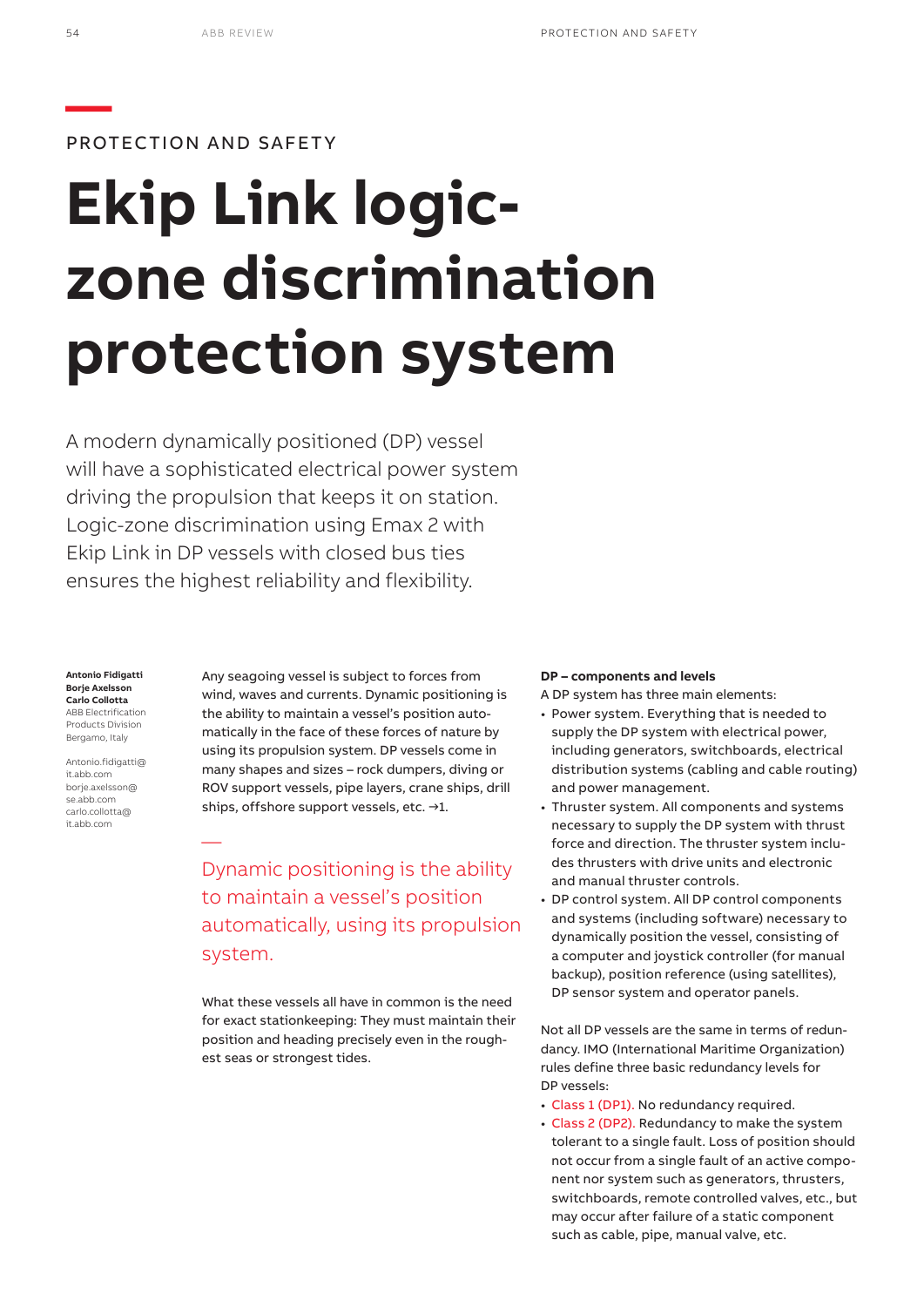—

01 Marine vessels often have to maintain a very exact position and heading.

—

• Class 3 (DP3). In addition to Class 2 requirements, the redundant systems shall be physically separated. Equipment must withstand fire or flood in any one compartment without the system failing. Loss of position should not occur from any single failure including a completely burnt out fire subdivision or a flooded watertight compartment [1] →2.

A DP vessel's electrical power system must have the highest reliability and flexibility, which is a challenge given the restricted space, complex power system and hostile environment.

# **The all-electric DP vessel**

Like some other marine vessel classes, there is a strong trend amongst DP vessels toward electrification. For DP vessels, the all-electric ship (AES) approach is the only one that permits, in an easy and efficient way, complete and precise position control under all relevant marine environment conditions.

The performance required from a DP vessel necessitates an electrical power system with the highest availability and flexibility. But the restricted space available, the reliability issues raised by the complex power system and the hostile marine environment make this task challenging. Fault management is, therefore, a critical aspect of DP vessel operation and must effectively do the following:

- Isolate the faulty component or system before the failure propagates from one system to another.
- Guarantee a disconnection strategy for a faulty system based on detection of fault direction.
- Guarantee flexible and redundant power protection systems.
- Provide self-monitoring to limit hidden failures.

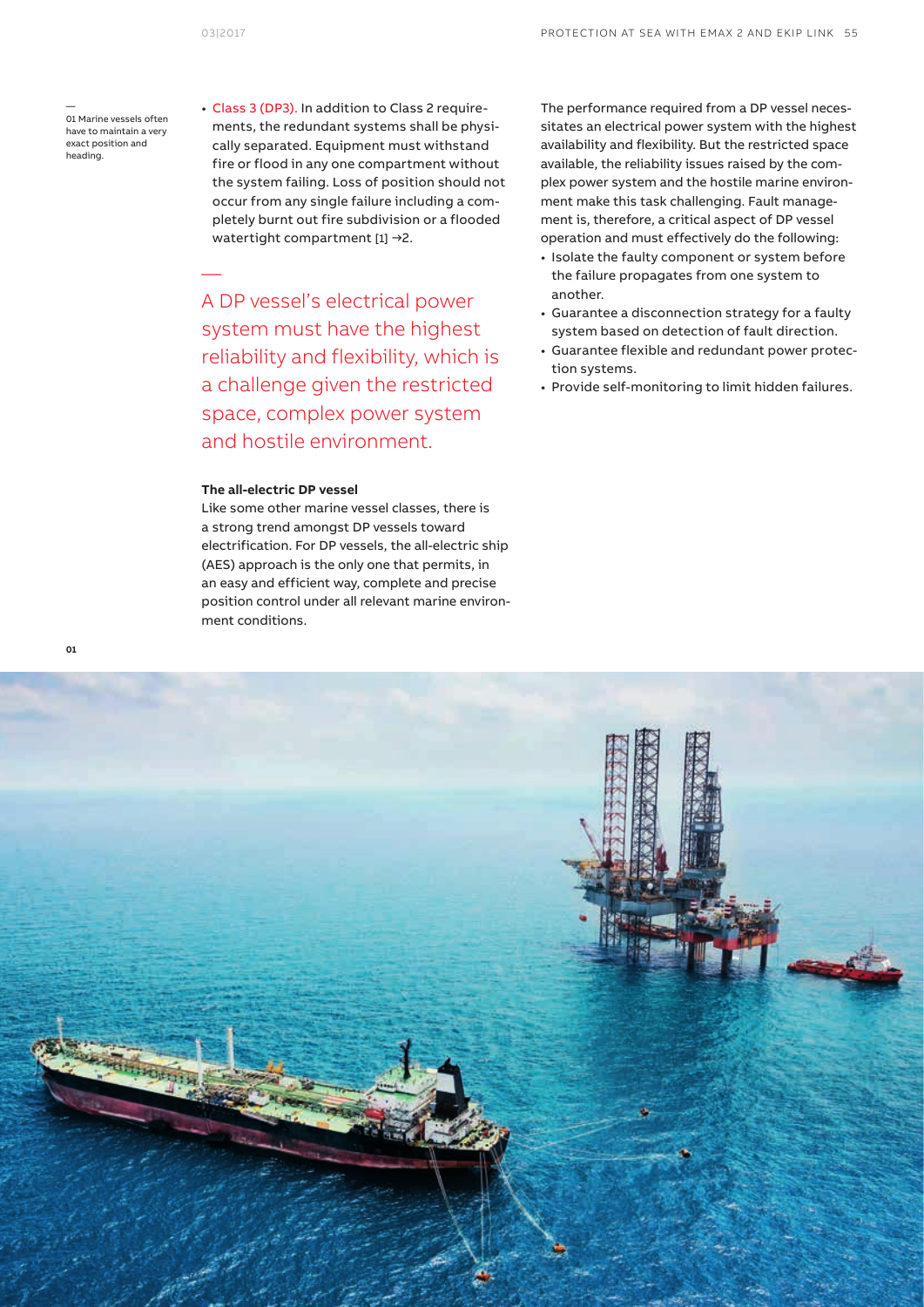| DP class notation                |                                            |                               |                                               |                                                 |       |                                         |                                              |                                              |                            |                                      |                                           |                                                            |
|----------------------------------|--------------------------------------------|-------------------------------|-----------------------------------------------|-------------------------------------------------|-------|-----------------------------------------|----------------------------------------------|----------------------------------------------|----------------------------|--------------------------------------|-------------------------------------------|------------------------------------------------------------|
| <b>IMO</b><br>equipment<br>class | <b>ABS</b>                                 | <b>BV</b>                     | CCS                                           | <b>DNV</b><br>Det Norske<br>Veritas<br>(Norway) |       | GL                                      | <b>IRS</b>                                   | <b>KR</b>                                    | LR                         | <b>NK</b>                            | <b>RINA</b>                               | <b>RS</b>                                                  |
|                                  | American<br>Bureau of<br>Shipping<br>(USA) | Bureau<br>Veritas<br>(France) | China<br>Classification<br>Society<br>(China) |                                                 |       | Germanis-<br>cher<br>Lloyd<br>(Germany) | Indian<br>Register of<br>Shipping<br>(India) | Korean<br>Register of<br>Shipping<br>(Korea) | Lloyds<br>Register<br>(UK) | Nippon<br>Kaiji<br>Kyokai<br>(Japan) | Registro<br>Italiano<br>Navale<br>(Italy) | Russian<br>Maritime<br>Register of<br>Shipping<br>(Russia) |
|                                  | DPS-0                                      | <b>DYNAPOS</b><br><b>SAM</b>  |                                               | <b>DYNAPOS</b><br><b>AUTS</b>                   | DPS-0 |                                         |                                              |                                              | DP<br>(CM)                 |                                      | <b>DYNAPOS</b><br>SAM                     |                                                            |
| Class 1                          | DPS-1                                      | <b>DYNAPOS</b><br>AM/AT       | $DP-1$                                        | <b>DYNAPOS</b><br>AUT                           | DPS-1 | DP <sub>1</sub>                         | DP(1)                                        | DP(1)                                        | DP<br>(AM)                 | Class A<br>DP                        | <b>DYNAPOS</b><br>AM/AT                   | DYNPOS-1                                                   |
| Class 2                          | DPS-2                                      | <b>DYNAPOS</b><br>AM/ATR      | $DP-2$                                        | <b>DYNAPOS</b><br>AUTR                          | DPS-2 | DP <sub>2</sub>                         | DP(2)                                        | DP(2)                                        | DP<br>(AA)                 | Class B<br>DP                        | <b>DYNAPOS</b><br>AM/ATR                  | DYNPOS-2                                                   |
| Class 3                          | DPS-3                                      | <b>DYNAPOS</b><br>AM/AT RS    | $DP-3$                                        | <b>DYNAPOS</b><br>AUTO                          | DPS-3 | DP <sub>3</sub>                         | DP(3)                                        | DP(3)                                        | DP<br>(AAA)                | Class C<br><b>DP</b>                 | <b>DYNAPOS</b><br>AM/AT RS                | DYNPOS-3                                                   |

**02**

## **Closed bus tie operation**

Marine power systems are typically of the isolated type, with four to eight generators and the overall power system split into two, three or four sections. The power bus of each section is connected to the others by a bus tie, which utilizes a circuit breaker. When closed, this interconnection makes the power system flexible (any generator then being able to provide power to any consumer, eg, thrusters).

An efficient way to handle electrical faults is zone selectivity, which allows rapid fault isolation without users, other than those directly affected, seeing any effect.

Closed bus tie operation allows the vessel to run with a few engines at high power rather than operating all engines at low power. This mode of operation significantly reduces operating costs (eg, fuel consumption is cut by around 3 to 5 percent) and maintenance costs (30 percent lower).

Emissions are reduced too. Closed bus tie operation is, therefore, desirable and it is possible to design fault-tolerant systems for closed bus tie and closed ring operation. This approach to fault management is possible thanks to the circuit breaker inside the closed ring system →3.

### **Emax 2 and Ekip Link modules**

Emax 2 is more than a circuit breaker as traditionally defined: Compactness and the high reliability that results from pretesting makes Emax 2 highly suitable for applications in marine vessels. Emax 2 is an innovative all-in-one concept. In fact, it is the first intelligent circuit breaker designed to protect, connect and optimize low-voltage microgrid applications. Accessories (modules) are added to the breaker to achieve all the additional functions needed. One such basic accessory is the electronic trip unit or protection relay. Ekip Hi Touch or Ekip G Hi Touch are examples of such units, in which a dual set of protection settings delivers the flexibility to change the system configuration.



**03** 

—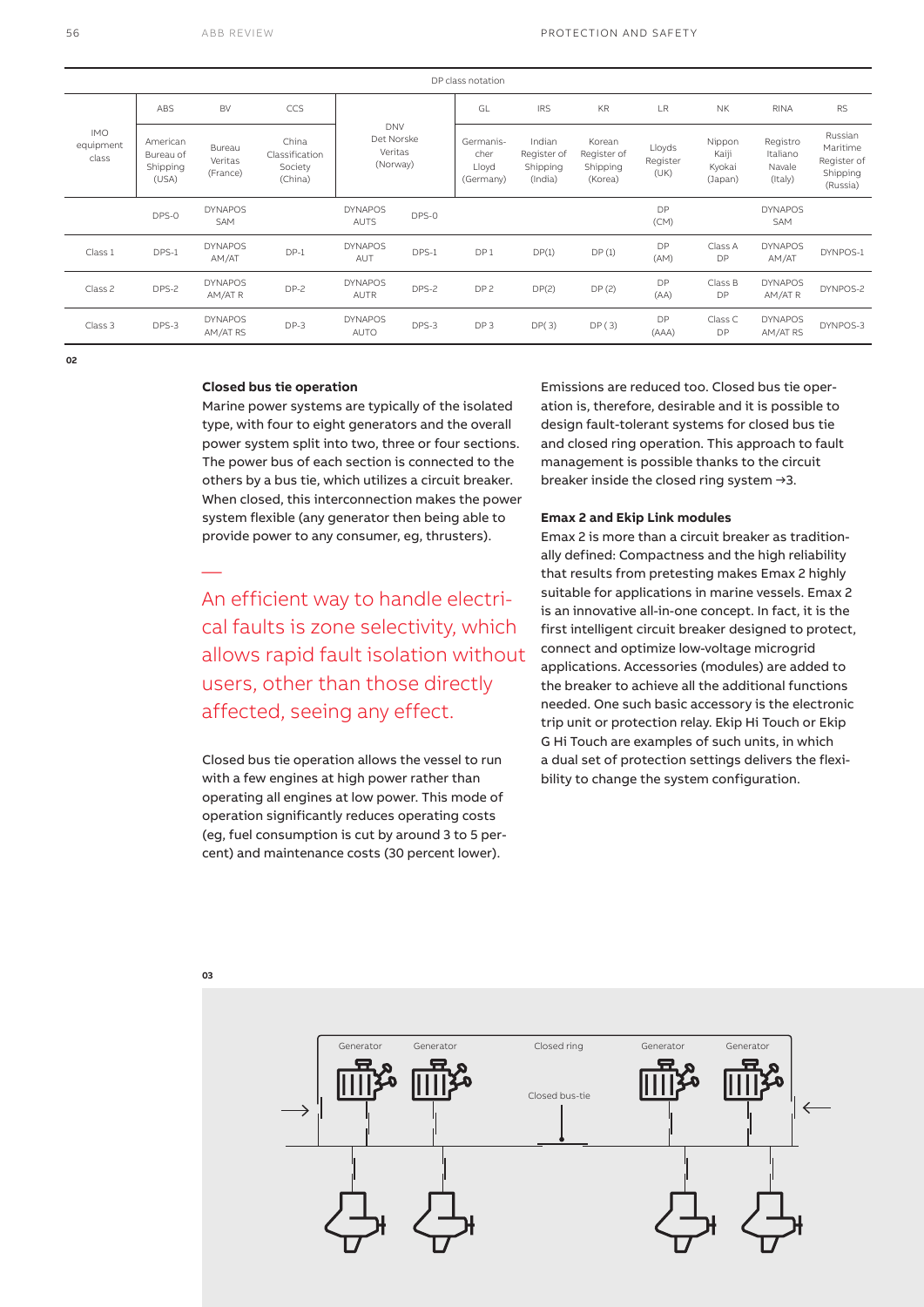— 02 DP classifications have worldwide commonalities. Note: The equivalent to IMO DP class is approximate because of differences between the various classifications, local exemptions, etc.

— 03 Closed bus ties enable more efficient operation.

— 04 Ekip Link module.



DP applications require other signaling and this additional flexibility is achieved through programmable contacts.

**04** 

—

Directional protection is useful in closed ring systems with several generators where it is essential to define the direction of the power flow that supplies the fault.

Ekip Link, the ABB communication module for low-voltage circuit breakers, handles communication between circuit breakers using an internal ABB proprietary bus →4.

All circuit breakers can intercommunicate using only one Ekip Link connected to the main switch via Ethernet. If more than two breakers are involved in the selectivity chain, an Ethernet switch can be used to handle the signals pertaining to the different Ekip Link units →5.

Using the ABB communication protocol, Ekip Link can:

- Create complex logic selectivity without using complex wiring.
- Provide redundancy, using both Ekip Link bus and standard wiring.
- Provide diagnostics (configurable) to test the wiring selectivity.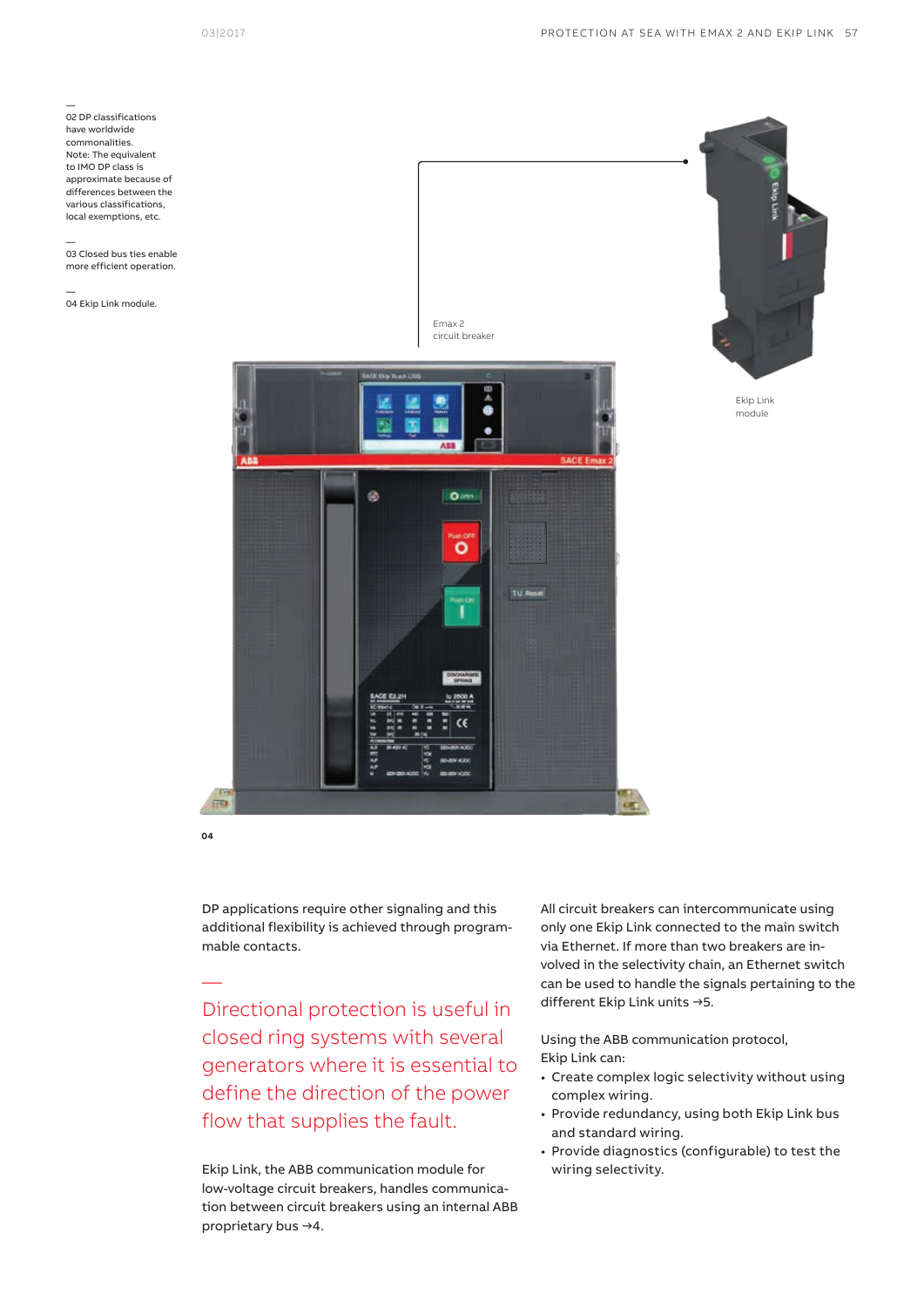

# **Logic-zone discrimination with Emax 2 equipped with Ekip Link**

A major element of DP vessel power system design is protection against electrical faults. One very efficient method of handling faults is logic-zone selectivity (or "discrimination"), which allows rapid fault isolation without users – other than those directly involved – seeing any effect.

This approach can accurately isolate the fault branch by quickly opening adjacent circuit breaker(s), and reduce the transitory fault time and electrical stresses.

Logic-zone discrimination combines zone selectivity and directional protection and is often required in DP2 and DP3 vessels.

# **Logic-zone selectivity combines zone selectivity and directional protection**

—

In contrast to traditional selectivity methods, which are based on time and/or current, the principle of zone selectivity is that the breaker that should trip for a fault sends a blocking signal to other (upstream) breakers to prevent them from tripping →6. In other words, the principally impacted breaker can block other breakers from tripping, when appropriate.

Behind this scheme lies a logic that defines which breakers should and should not trip in certain situations. With Emax 2, the blocking signal can be realized by traditional hardwiring or by bus communication using Ekip Link. It is also possible to use both in parallel (redundancy).

# **Directional protection**

Directional protection is useful in ring- and gridtype systems with several power sources (generators) where it is essential to define the direction of the power flow that supplies the fault. ABB's Emax 2 is the first low-voltage circuit breaker with fully integrated directional protection and zonedirectional selectivity functions.

To use directional protection, the reference direction of current has to be set. Different threshold and delay times for the different directions may also be set.